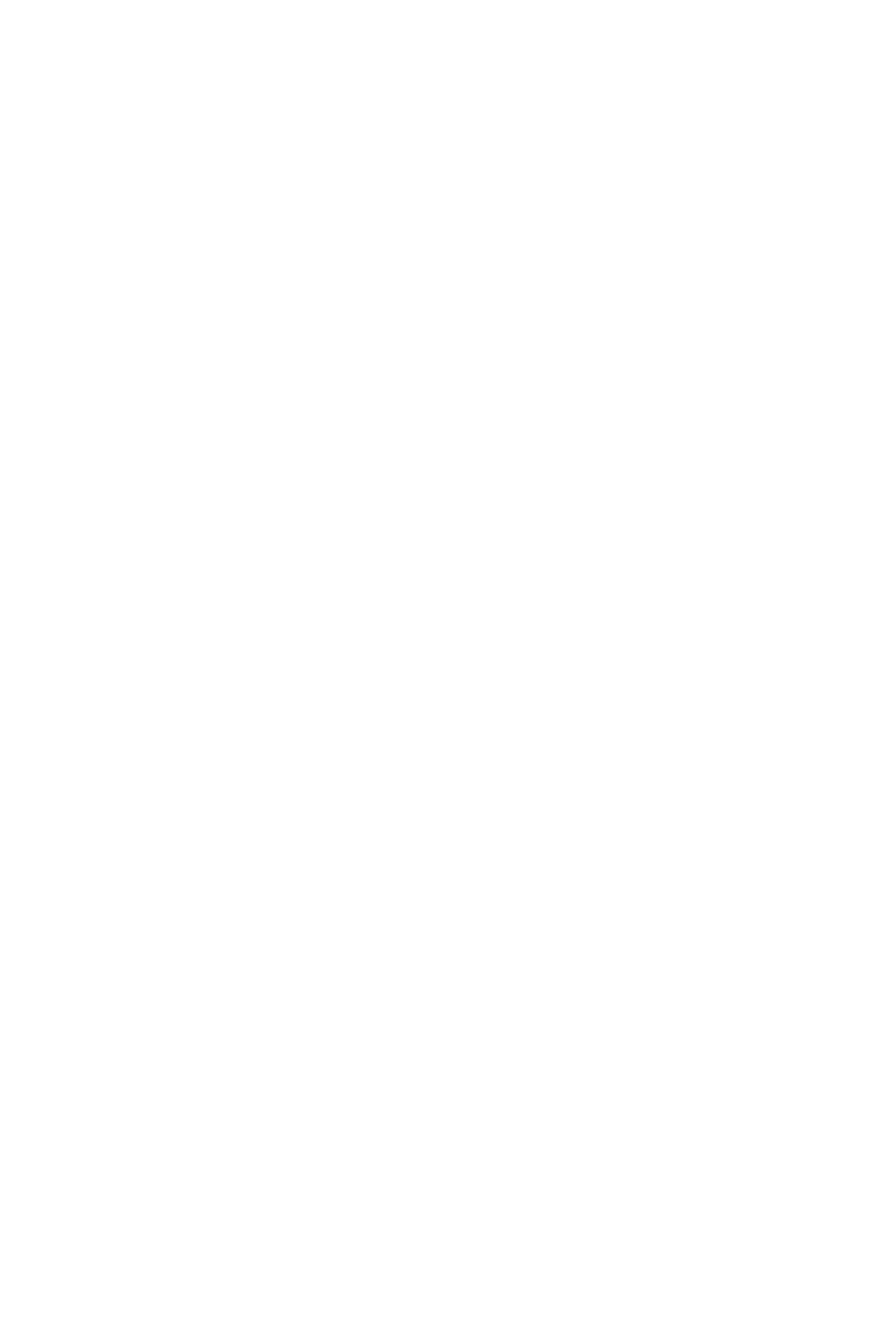## ANSWERING THE ATHEISTS

## BISHOP ROBERT BARRON

Around the mid-point of the twentieth century there flourished the existentialist movement, led by such figures as Jean-Paul Sartre and Albert Camus. These philosophers argued rather vigorously against the proposition that God exists, but, to their credit, they saw the deep sadness and feeling of emptiness that result from atheism. The "ethic" of existentialism involved a willingness to accept this absurdity and to assert one's freedom in the face of it.

Now, I don't think for a minute that Sartre and his colleagues were right about the non-existence of God, but at least they were clear-eyed enough to appreciate the terrible tension that obtains between the infinite longing of the human heart and the absence of the one reality that could possibly assuage it. Even as they denied Him, they knew that God, by definition, is what the human heart desperately needs. Today's atheists, in their condescending and often snarky dismissal of all transcendent truths, seem to be playing at atheism rather than seeing to the bottom of it. Yet they have revived the existentialists' claims against God's existence and have mastered the art of propagating their message.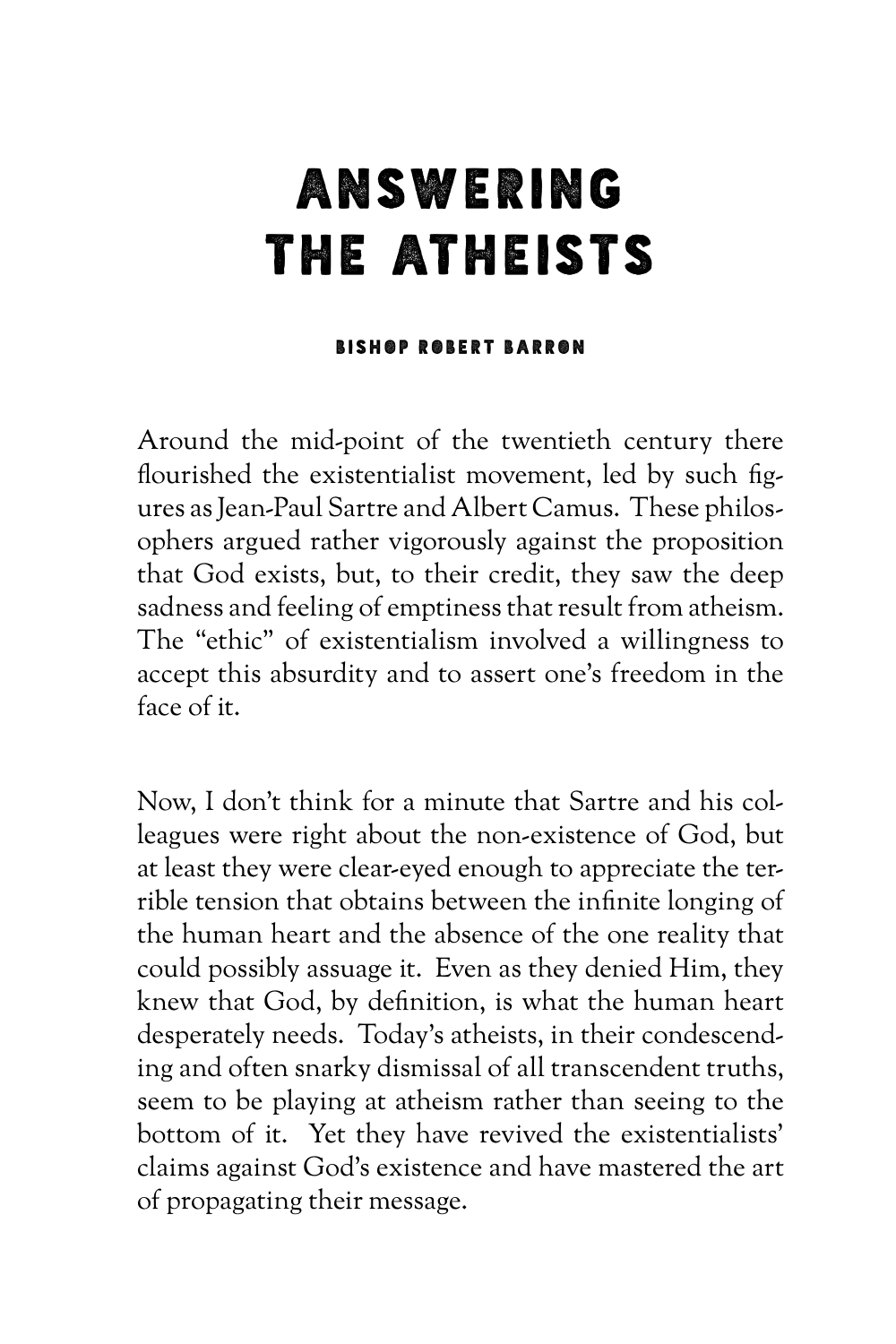It is important that we Christians are able to answer the atheist's best objections to God's existence in hopes that we can win their hearts and the heart of the culture at large. That's why I recently devoted a whole episode of my podcast, "The Word on Fire Show," to answering the atheists.

Below you'll find an edited transcript of the show so you can read it slowly, at your own pace, and reflect on how you can share the good news of our Lord with the people nearest and dearest to you.

Peace,

+ Robert Bancon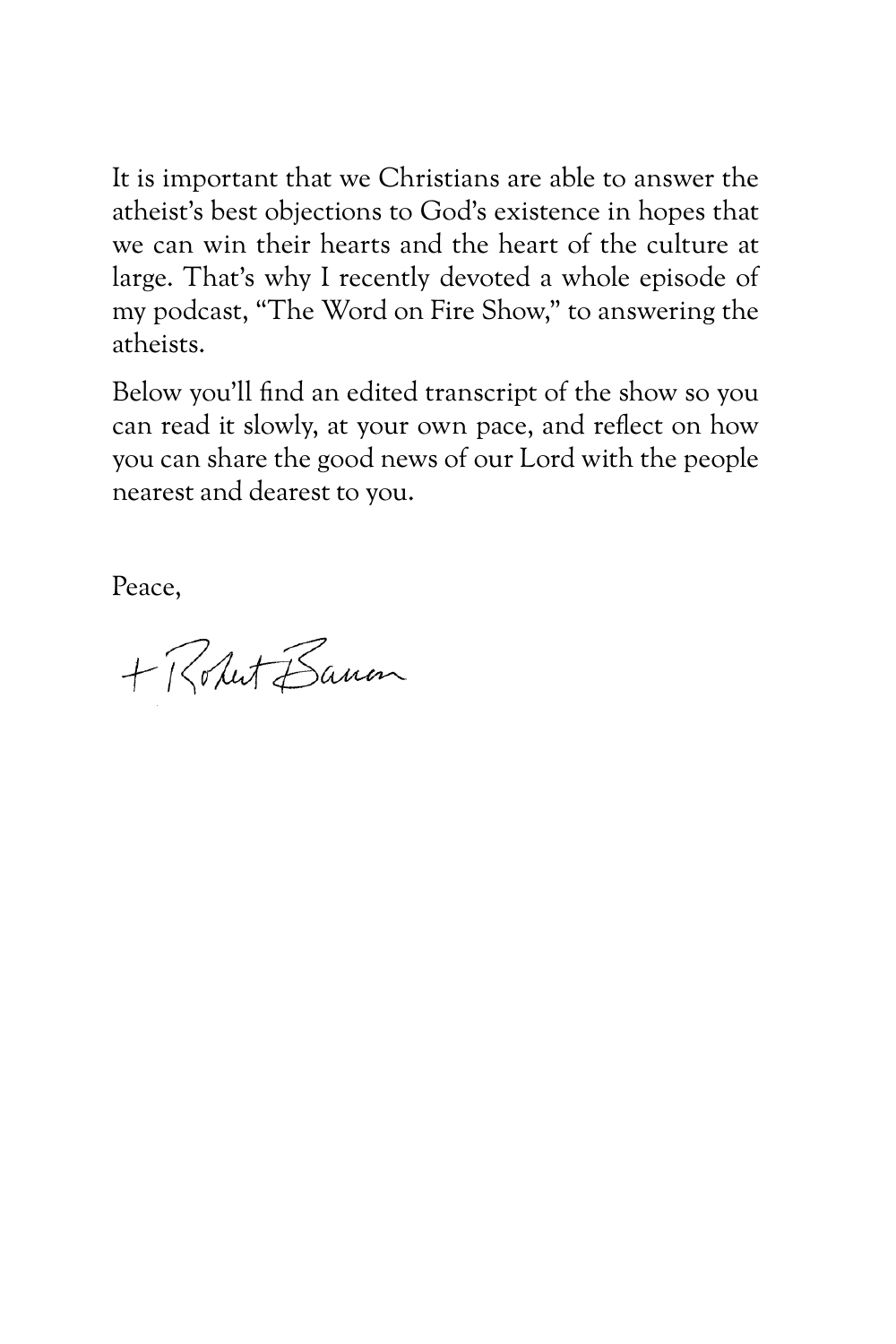## ANSWERING THE ATHEISTS

BISHOP ROBERT BARRON

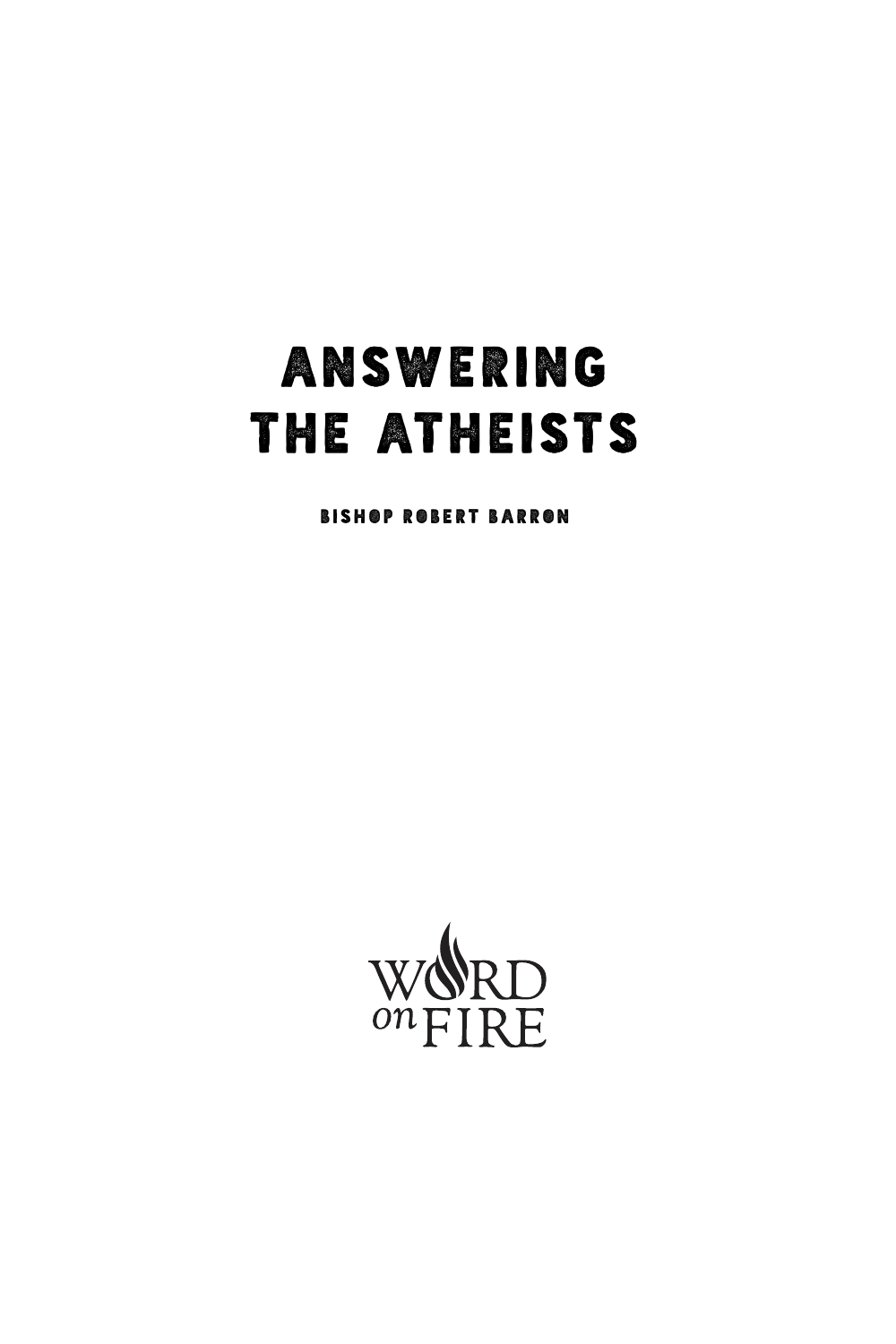Word on Fire Catholic Ministries, Skokie 60077 © 2016 by Word on Fire Catholic Ministries

www.wordonfire.org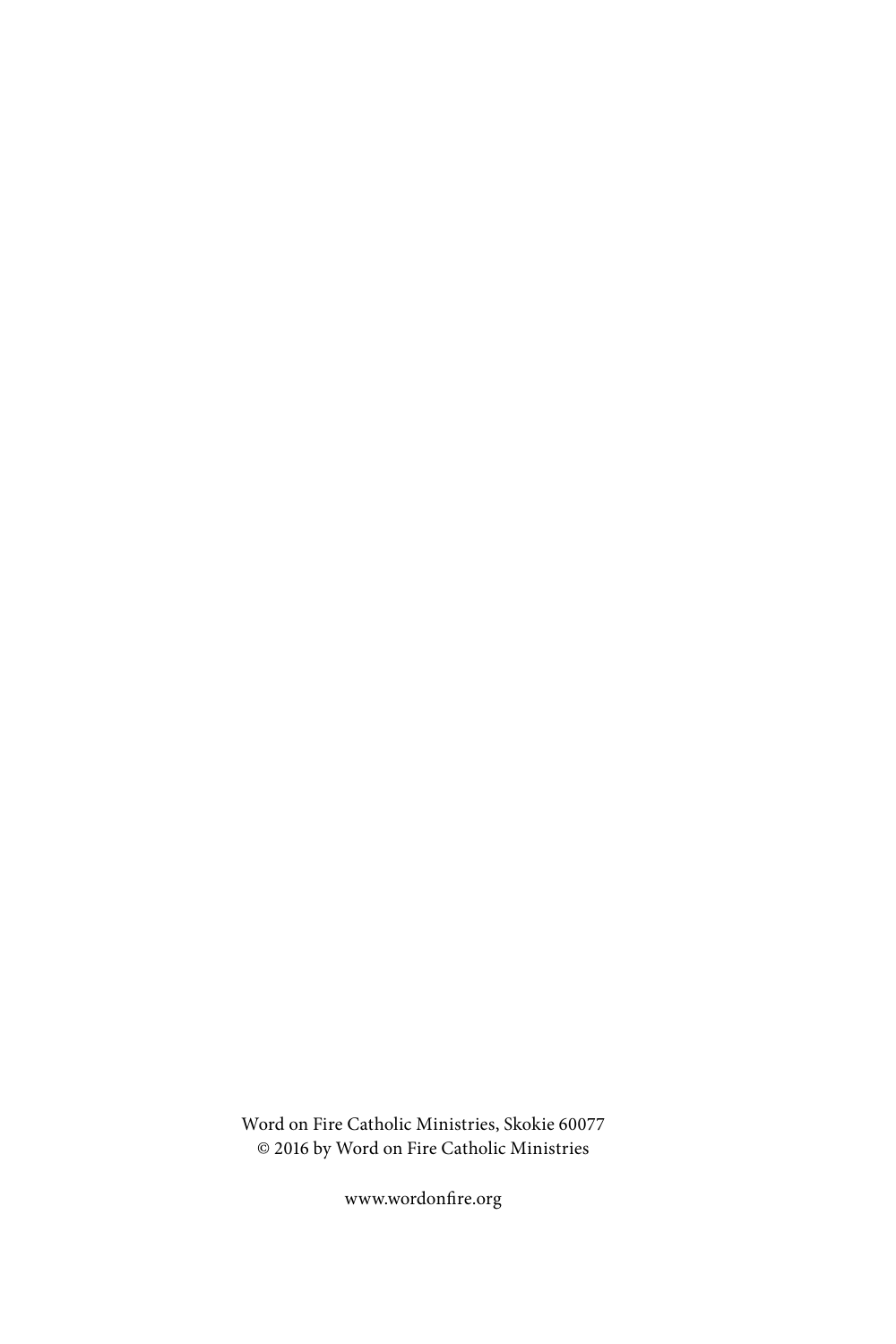**QUESTION:** Today we're talking about atheism. The show is titled "Answering the Atheists," and in particular we wanted to focus on this trend of the new atheism. Bishop Barron, you've written several articles and videos over the years in response to many of its main proponents, including people like Christopher Hitchens, Richard Dawkins, Sam Harris, etc. This is not a new content of atheism, but a new style, a new mode of communicating it. What do you see as something that marks it different from older forms of atheism?

**BISHOP BARRON:** I think the point you made there was a very important one, that as you read these gentlemen, there's not anything particularly new in terms of the arguments. Most of it is a rehashing of people like Ludwig Feuerbach, Sigmund Freud, Jean Paul Sartre – the classical atheists. It's a rehearsing of those arguments. I'd say a couple things about the novelty. I think it was a post-September 11th phenomenon. A lot of these books came out just as the last decade was getting underway, and I think it was a revival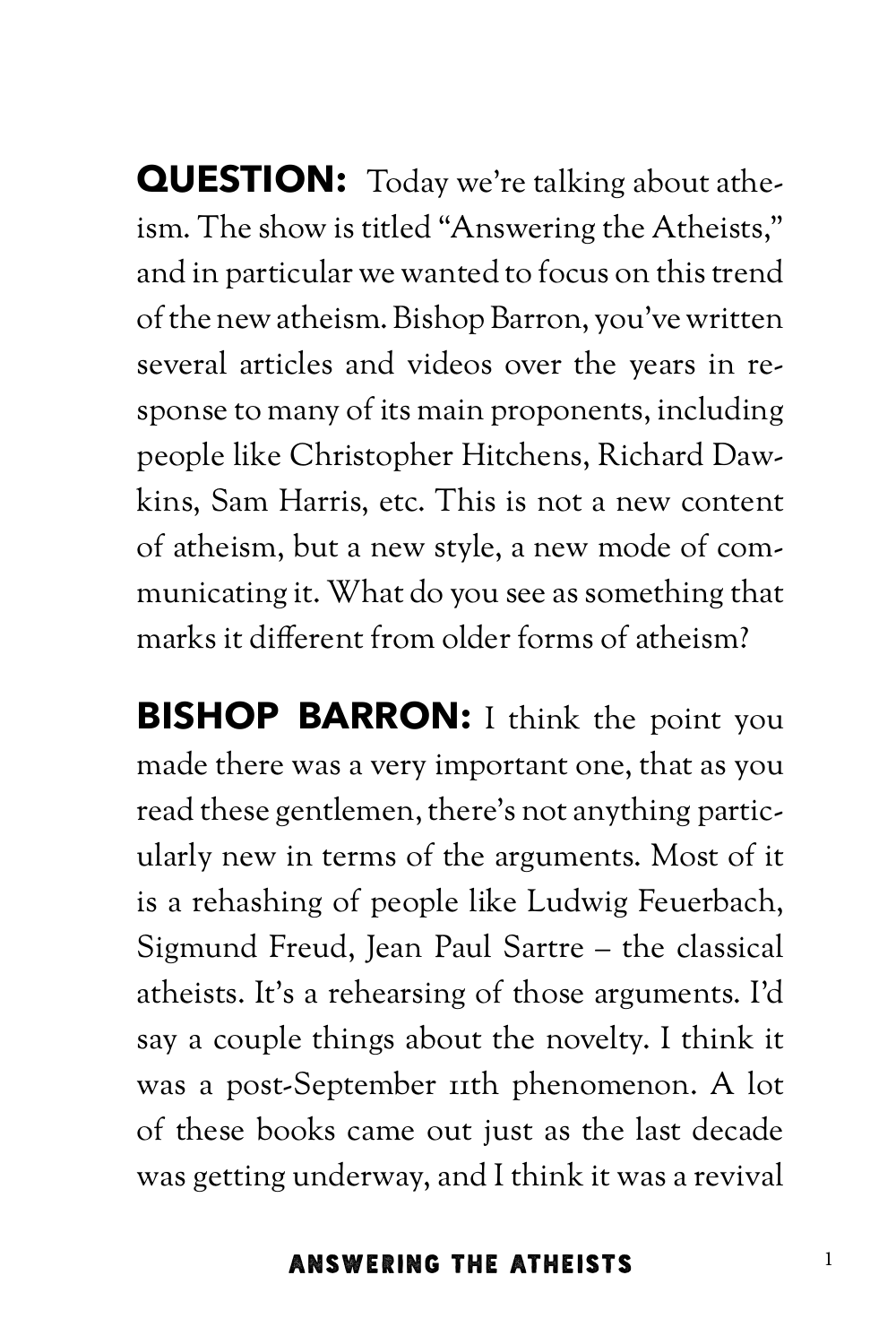there of the old Enlightenment argument. In the wake of September II, what did people see? They saw fanatical religion. The old Enlightenment argument was that because religion is irrational, the only way it can defend itself is through violence. I think that's what prompted these new atheists.

Secondly, I'd say it's new in its vitriol, and in the meanness of the approach. Go back to someone like Sartre, or even Freud or Feuerbach. They were certainly enemies of religion, but they took religion seriously and they engaged it in a much more highbrow fashion. What I see in the new atheists is a sort of disdain for religion. Like the old atheists, they think it's wrong, but they also have this kind of condescending disdain for it, that only an idiot could possibly subscribe to these views. I've always found that really off-putting about what's new in the new atheism. It's not content; it's not as though they found some convincing new arguments. These arguments are as old as the hills.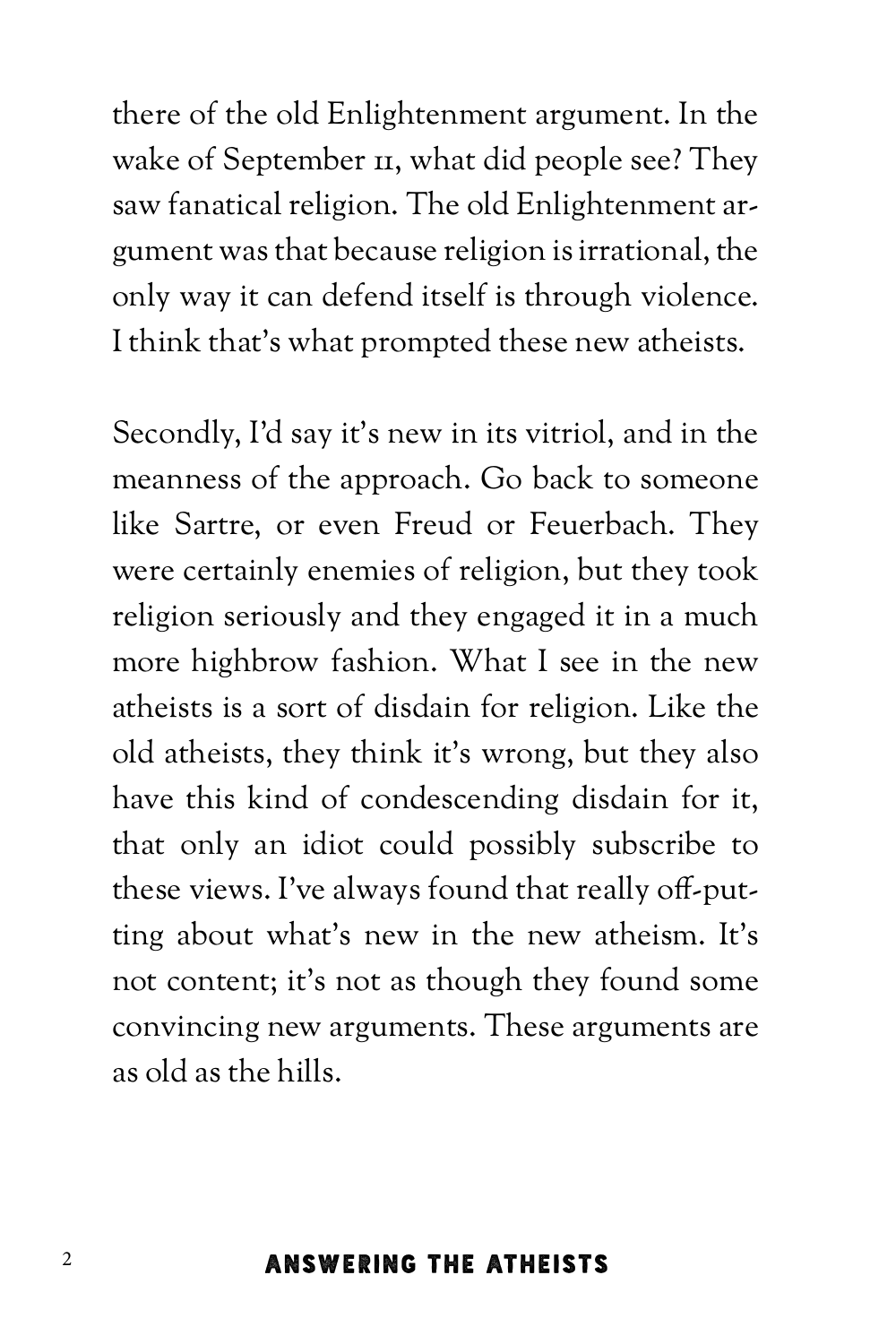**QUESTION:** I think the new atheism is worth answering not because it's substantial, but because it's increasingly prevalent, it's sweeping across the culture, especially on the internet. Atheists are disproportionately represented online. For all of those reasons, we thought we'd tackle some of the most common arguments that you hear from the new atheists. Let's start with this first one, and I think this is the most popular one. (I run a website, StrangeNotions.com, where atheists and Catholics dialogue, and this is the most common argument we hear.) It's, "What evidence is there for God?"

It reminds me of the great atheist philosopher Bertrand Russell. He was asked what he would say if he found himself standing before a god on judgement day, and God asked him, "Why didn't you believe in Me?" Russell said he would reply, "Not enough evidence, God. Not enough evidence." What do you say to someone who says there's just no evidence?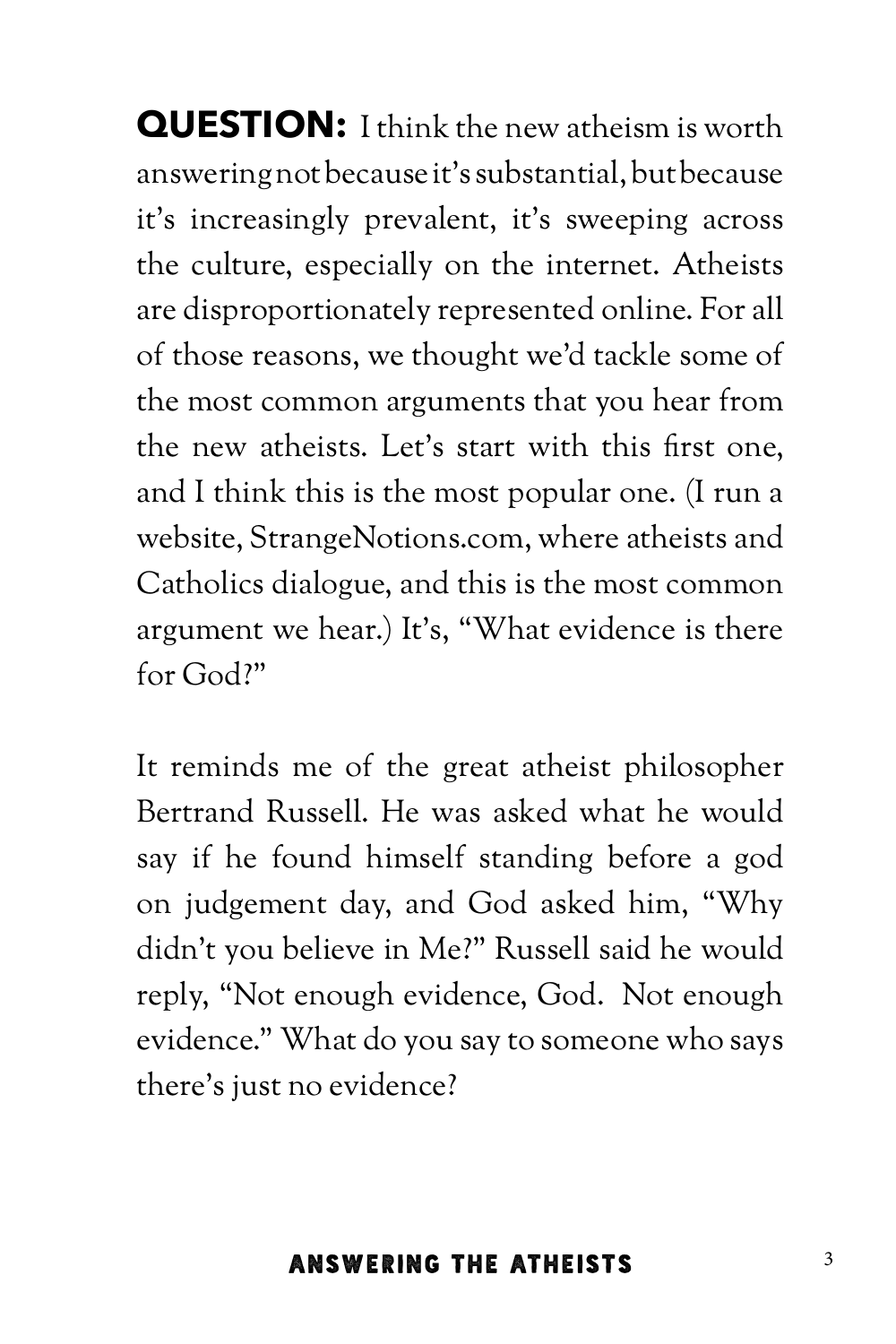**BISHOP BARRON:** Actually, I'm pleased to hear that's maybe the number one thing that you hear on your website, because in some ways it's very easy to refute that. The trouble is the loaded term, "evidence." Evidence is a term that's drawn largely from the sciences, so you're looking for physical evidence for whatever phenomenon you're discussing. Or you form a hypothesis, and then you say, "Let's look for evidence that would back up this hypothesis." That's fine, within the scientific framework. That's part of the scientific method, looking for empirically verifiable or physical traces in the world.

Well, if that's what you mean by evidence, I agree with them, there's no evidence for God. Here's the trick: God is not subject to the norms of the scientific method, because God is not a being in the world. God is rather, as Thomas said, *Ipsum Esse*, the sheer act of "to be" itself, in and through which all things that the sciences look at come to be. The one thing you're not going to find is God using the scientific method, because He is prior to and more ontologically basic than anything the scientists can investigate.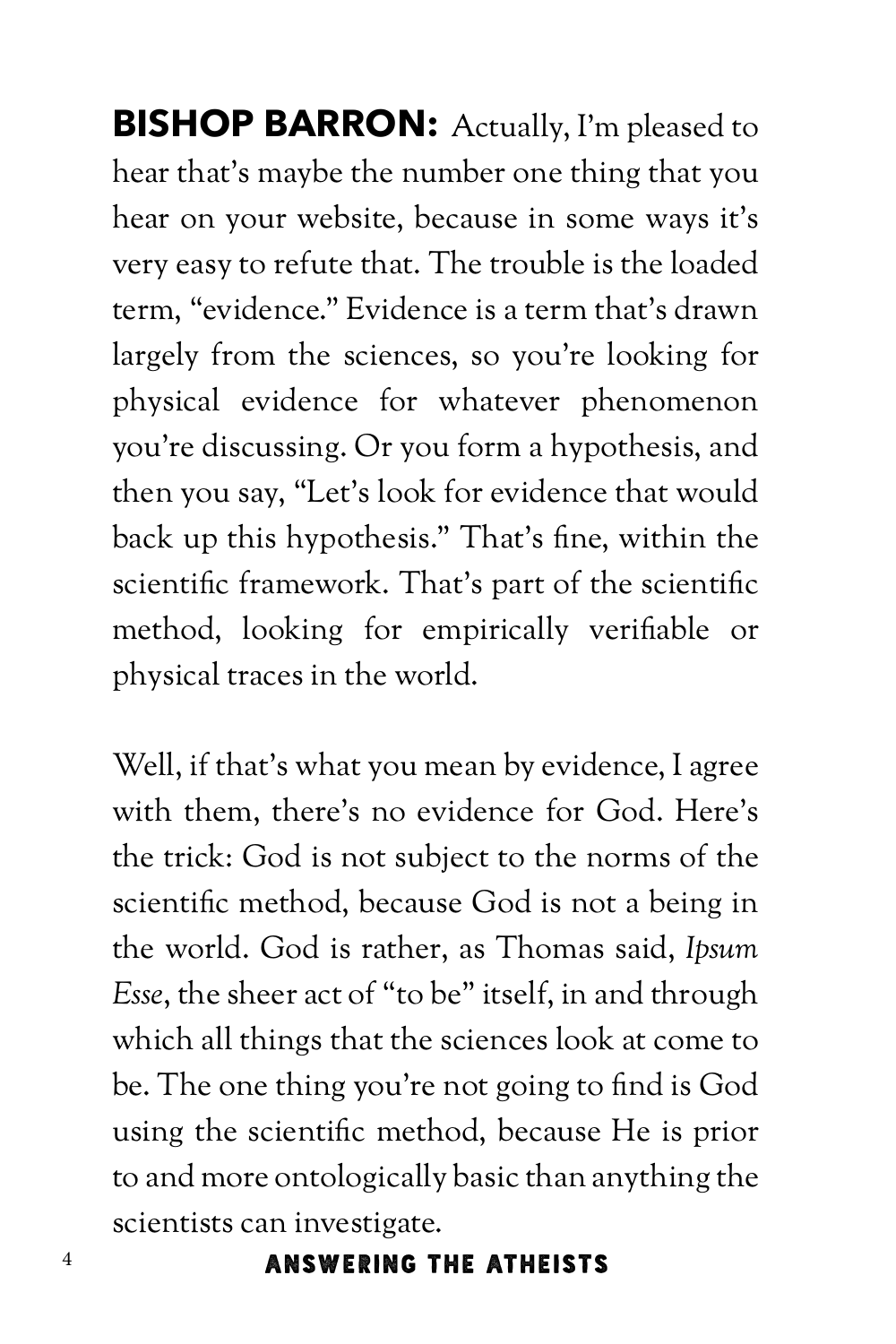Here's what I would suggest, and I have done this to new atheists who use that appeal to evidence. I'll say, "No, there's no evidence for God, if you mean it in your typical scientific way; but there are plenty of rational warrants for belief in God." I put it that way, because then you're not limiting it to what the sciences can discover. Then you're open to Thomas Aquinas, who argues from the contingency of the world to the non-contingent ground. You're open to all sorts of rational approaches, which aren't scientific. I would urge people that appeal to this argument to broaden their epistemological horizons. What I mean is, there's more than science. There's more than the scientific method. You can be utterly rational and not be scientific.

The trouble with the whole evidence appeal, or "Science is the only way to know reality," well, you're saying that Homer and Plato and Shakespeare and Dante have no truth claims to make. Well, that's nonsense. They're saying all kinds of true things about the world, but not in a scientific way. Change the term from evidence to rational warrant, and then we'll take it from there.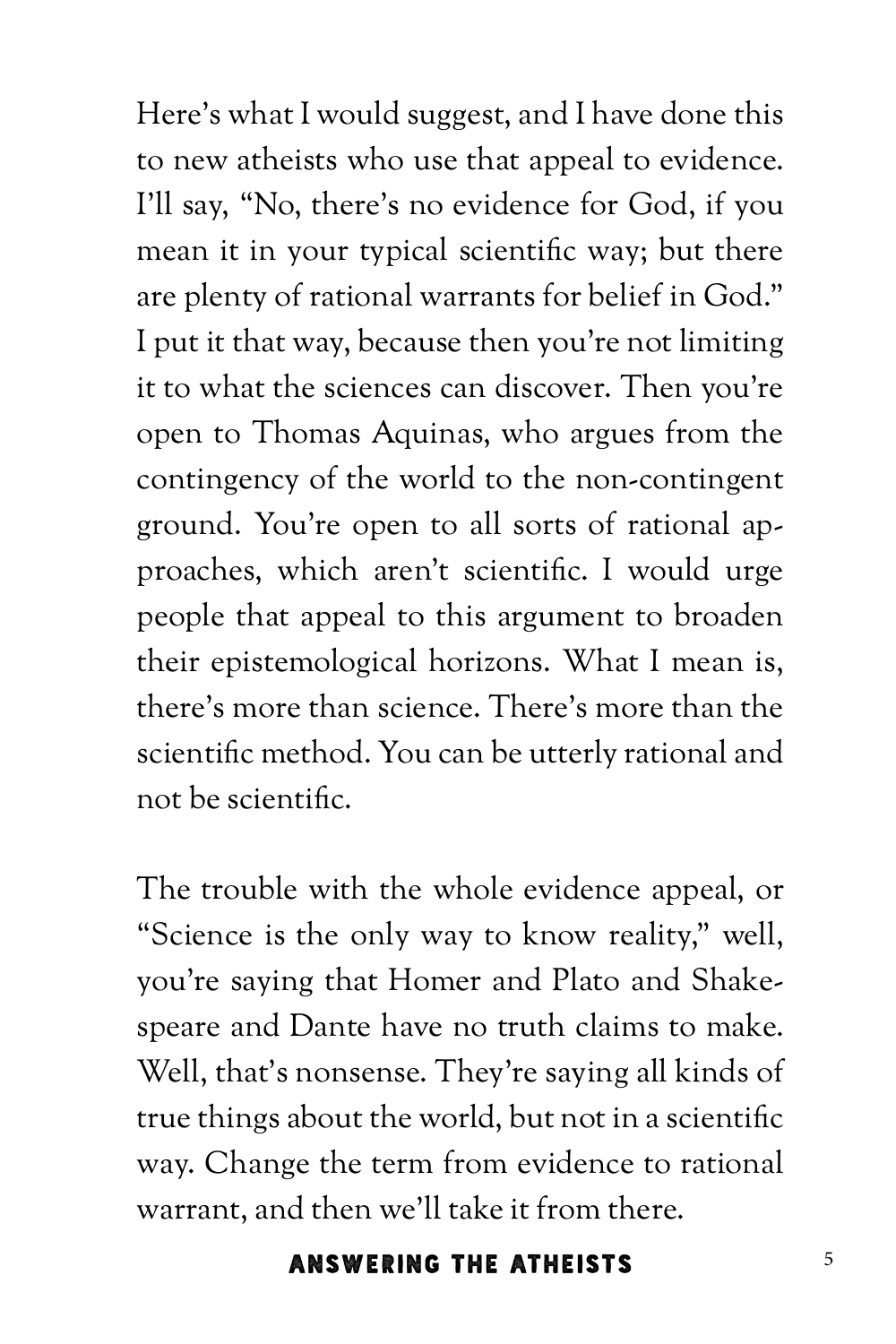**QUESTION:** You talk a lot in *The Mystery of God* study program, which we'll get back to a little later in the show, about some of these reasons or rational warrants for believing in God. So, if anyone wants to have a deeper look at some of those, they can check out Bishop Barron's *The Mystery of God* study program. The second common argument you'll often hear from atheists is based on maybe a cursory exposure to Thomas Aquinas or Aristotle's arguments for a first cause. Many atheists after reading that will conclude, "Well, if everything has a cause, then what caused God? How could God be the first cause, because then you'd still need to say, 'Well, what caused Him?'" How would you reply to that?

**BISHOP BARRON:** It's a sophomoric sort of argument, because the principle is not, "Everything has a cause." The principal is, "Contingent things have a cause." Things that don't explain their own being have a cause. The whole point of the demonstration is that we finally must come to one reality, namely, God, namely Ipsum Esse, that which isn't caused. The trouble there is they just get off on the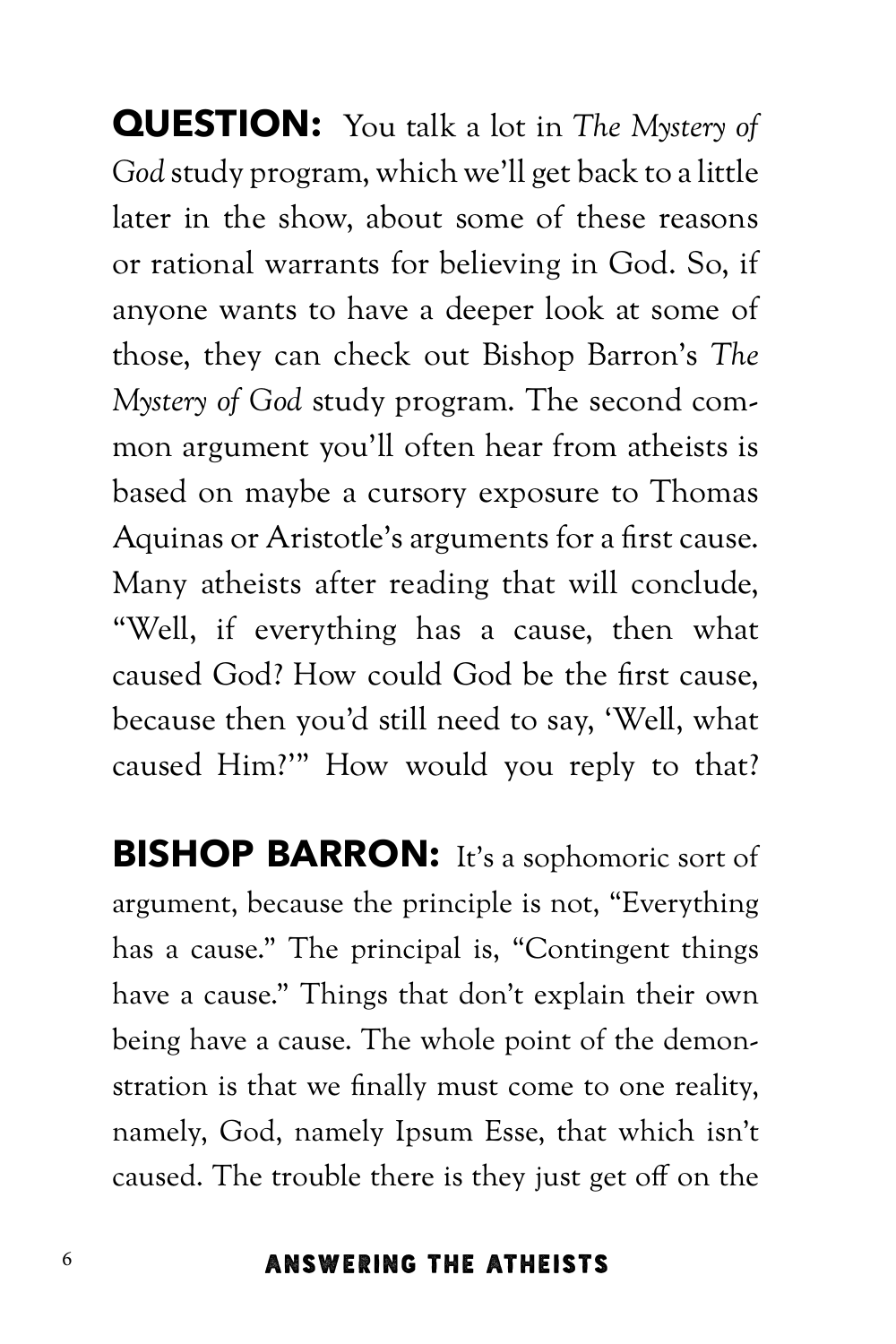wrong foot. If you think the principle is, "everything has a cause," then you're missing the point. Contingent things have a cause. That's how the argument unfolds. If a contingent thing like you or me or a table has a cause, well then what caused it? Is that contingent or not? If it is, we ought to keep looking.

Back and back you go, but the one thing you can't do is appeal to an infinite causal series, because then you haven't found a ground for contingency at all. You must come, the argument concludes, to some reality which is not contingent. I think we have to dismiss that kind of sophomoric observation, but I'll say a lot of really smart people have made just that observation. As I say, it's not really grasping the nettle of the argument. We're in fact proving that there is at least one reality that doesn't have a cause. To say, "What caused God?" is a bit like saying, "Why isn't a triangle a square?" The one thing God can't be is caused.

**QUESTION:** One of the other popular objections you'll hear, and I think this has increased as our culture has leaned more toward a scientistic point of view, is the ob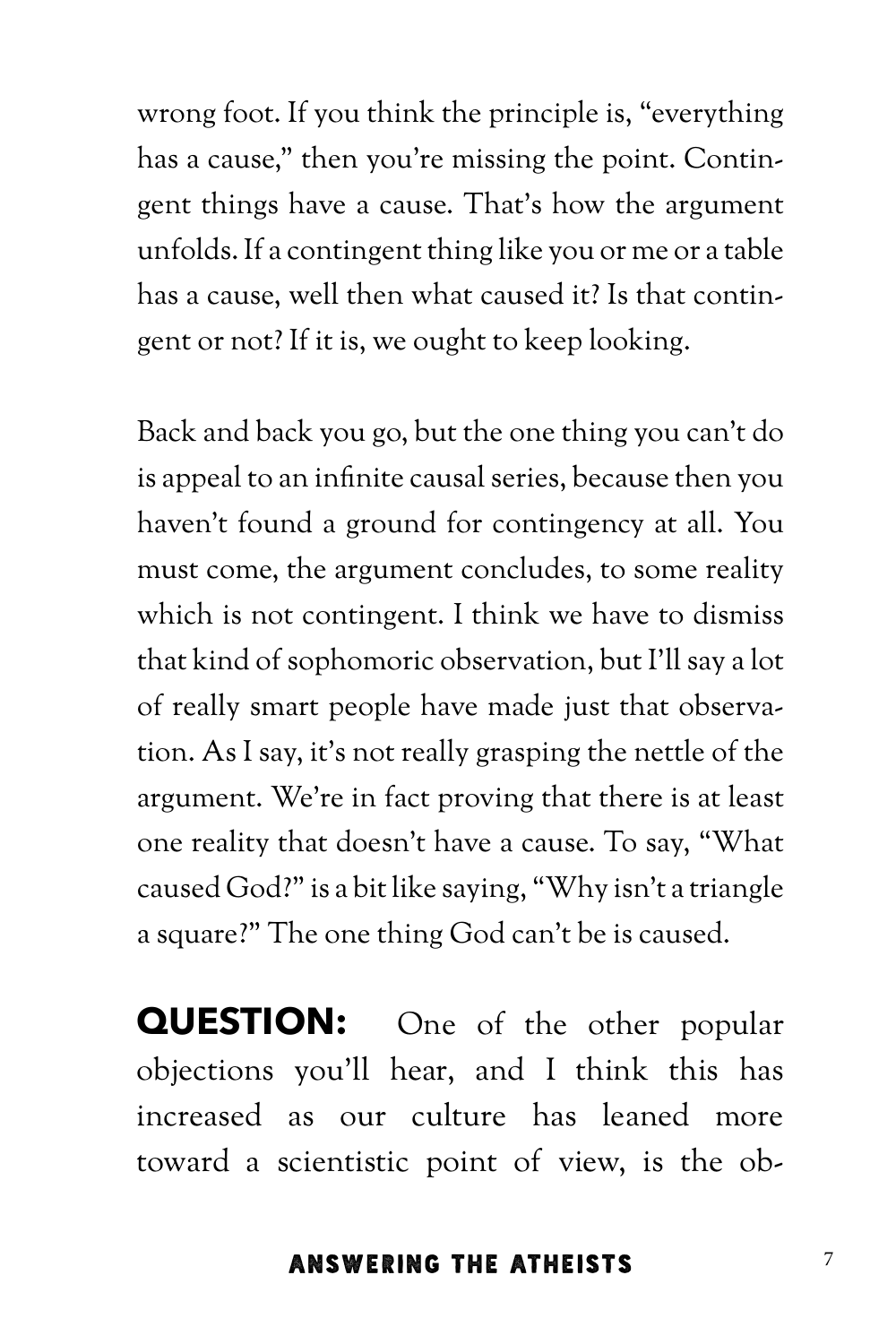jection that science has disproven God and religion or that science and faith are somehow incompatible. How would you reply to that?

**BISHOP BARRON:** Let me first talk about your opening observations. Scientism is the reduction of all knowledge to the scientific form of knowledge, and the trouble with that perspective is that it is self-contradicting. If you ask, "Where did you see that principle? How did you experiment so as to derive the truth of that principle?" And a believer in scientism answers, "All true things are known to the scientist," well that answer is itself not a scientific claim. That's a metaphysical kind of claim. We can debate it and dispute it, but scientism in its belief is self-refuting. It's self-contradictory. People are in a certain way beguiled by science. Think of the movie The Martian, which I like very much, but it's undergirded by this kind of assumption that science will explain everything, and we humans should "Believe in science."

You see, there's the problem right there. If you say, "I believe in science," well then, that's a non-sci-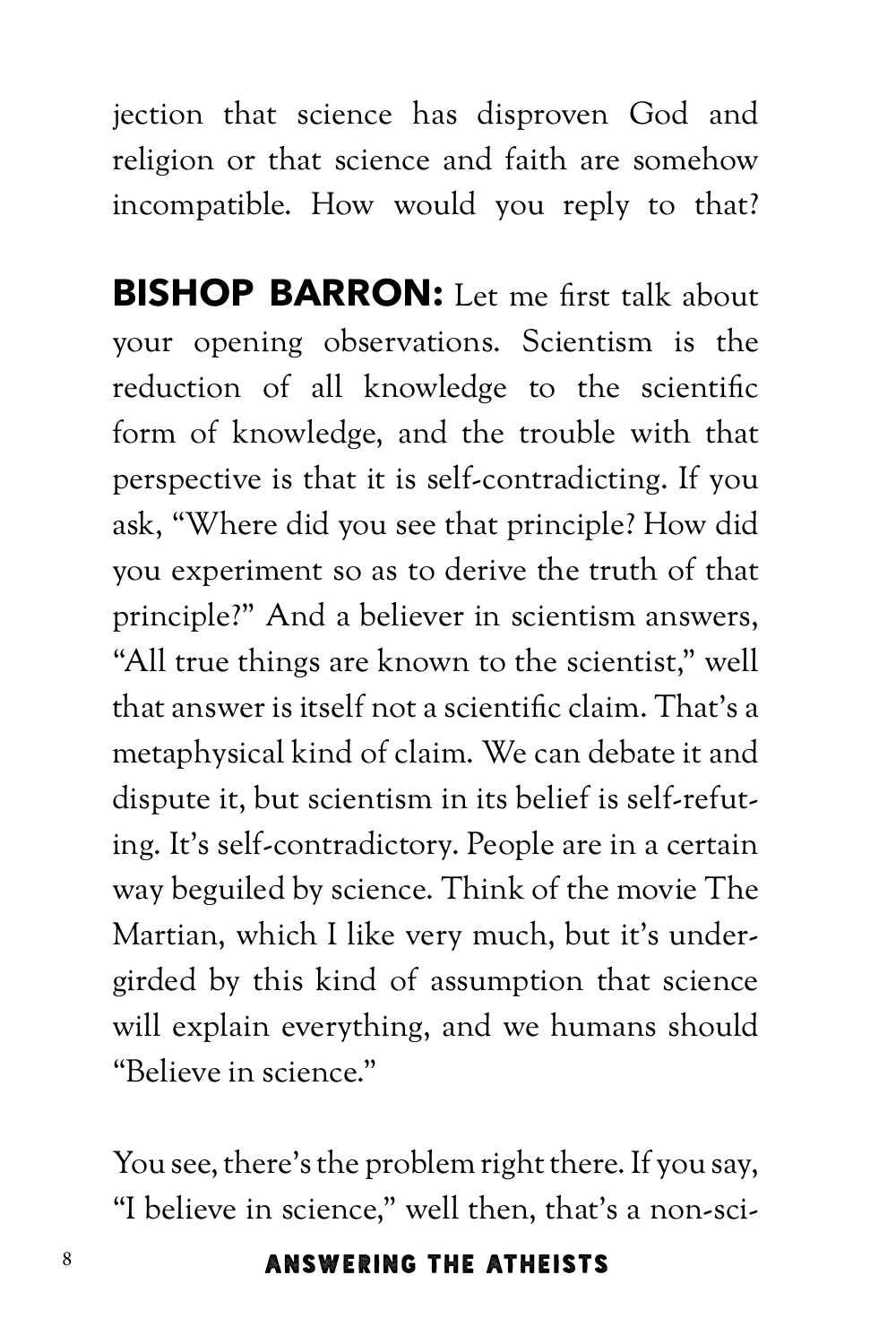entific claim. People that are non-scientistic, like you and I have the argument on our side right there. "Oh, I believe that science is the all-explaining thing." Well, clearly it's not, because you didn't scientifically derive that principle.

**QUESTION:** You've mentioned before, too, that science depends on certain philosophical presuppositions that can't be explained by science, things like the intelligibility of the world, or the principle of causality. Talk about that.

**BISHOP BARRON:** That's a good example of what I was just describing. What has to undergird any scientist, of any stripes? Psychologists, physicists, botanists, chemist, is they assume the intelligibility of what they're going to be examining. The more you think about it, the stranger that seems, though. Why would you just naturally assume that the being that we encounter will be rationally understandable? Every scientist has to assume that, but there's no experiment that shows you that truth. Rather, all experiments are based on that assumption. That comes, I would argue,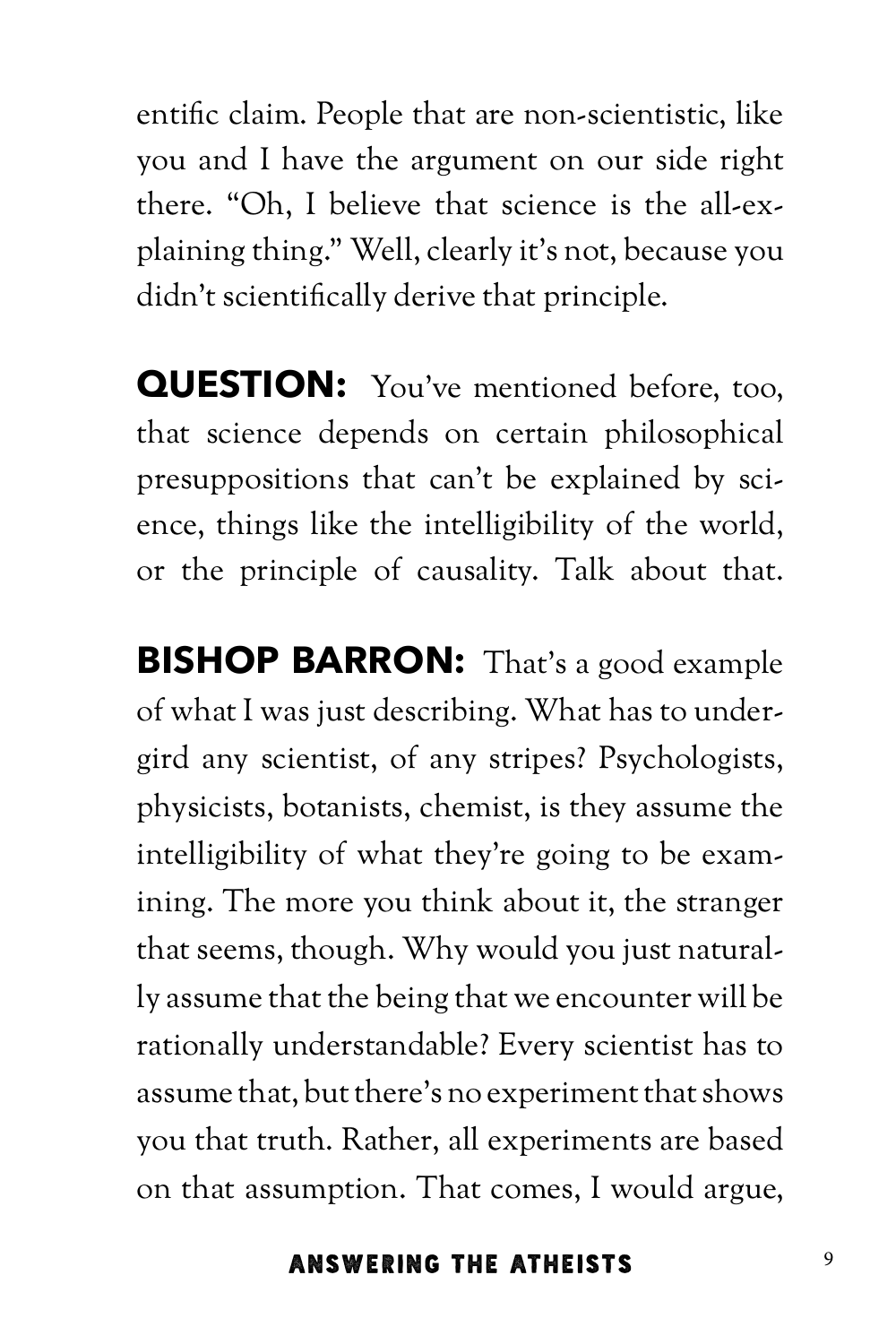from theology. It comes from a keen sense, or you can say philosophy at a high level, a keen sense of the creator God. If there is one ultimate cause of all things, and that ultimate cause is intelligent, then you will expect intelligibility in all things.

Again, the more you think about that, the stranger it becomes. We take it so for granted, but it's a fundamentally theological assumption that undergirds the sciences. The other idea that science has disproven God, again, that's almost self-contradictory as well. As I said, God is not a being in the world. The sciences in all their different dimensions deal with things in the world that can be empirically verified or experimented upon. There is the method. What they can't in principle comment upon, draw conclusions about, is that transcendent reality in and through which all worldly things come to be.

We seem to rightly understand that it would be nonsensical for a scientist to say, "I've proven God through science." However, it is just as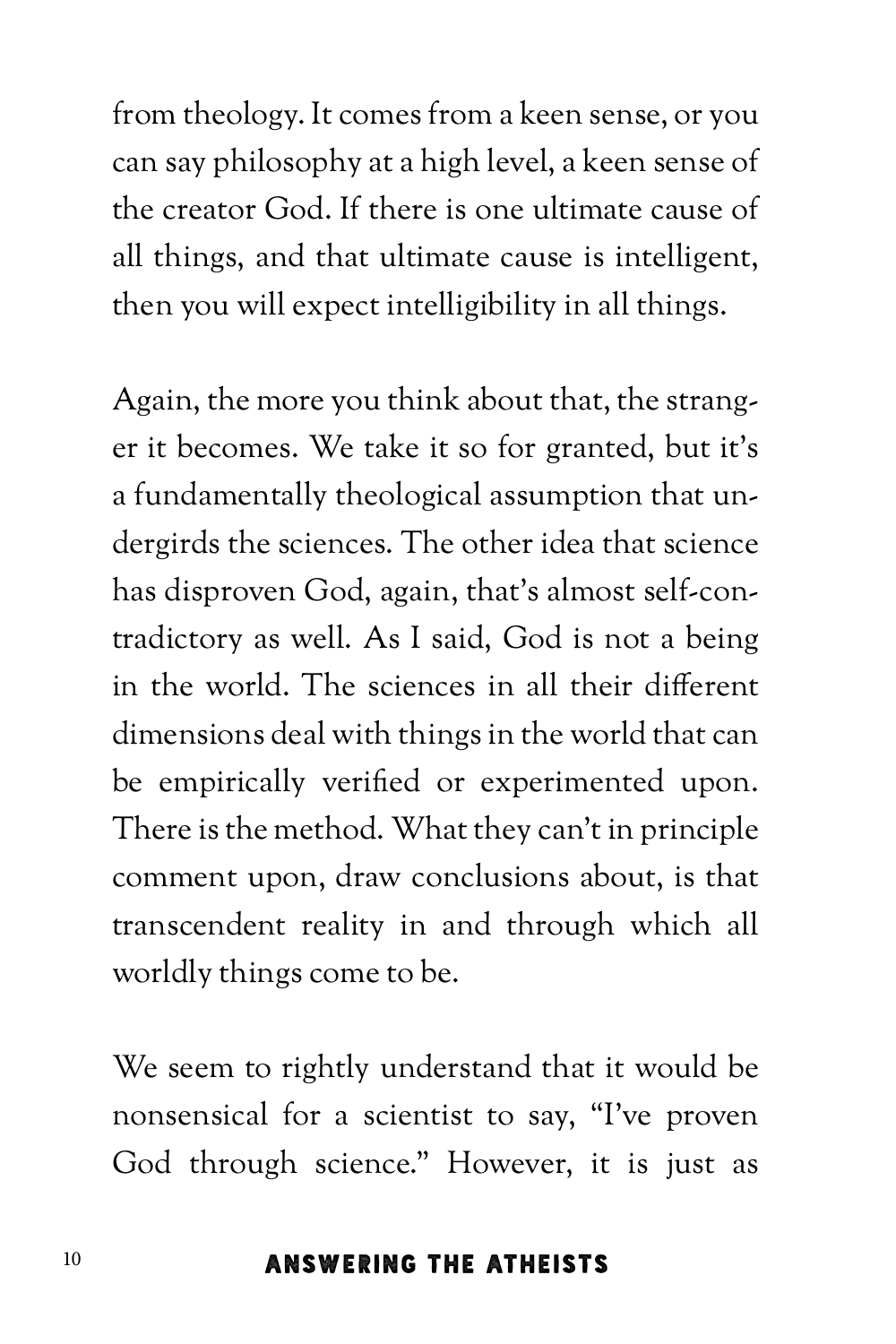nonsensical to say, "I've disproven Him through science." Science is not a tool that can be used in the adjudication of this question. That's why other rational methods, like philosophy, have to be invoked. Something my mentor, Cardinal George, often said, was that our curiosities rush too quickly to religion and science. What we need is the mediating discipline of philosophy, which offers you a way to speak rationally about realities that transcend the sciences. Once you get philosophy, you can see how religion too can be rational.

I think that mediating discipline of philosophy is key to recover here, but don't allow the scientistic mind to dominate. It's a house of cards, it'll collapse upon itself. I think we should boldly claim the rational tools that we have to show that belief in God is reasonable, and stand up and resist the scientistic advocates.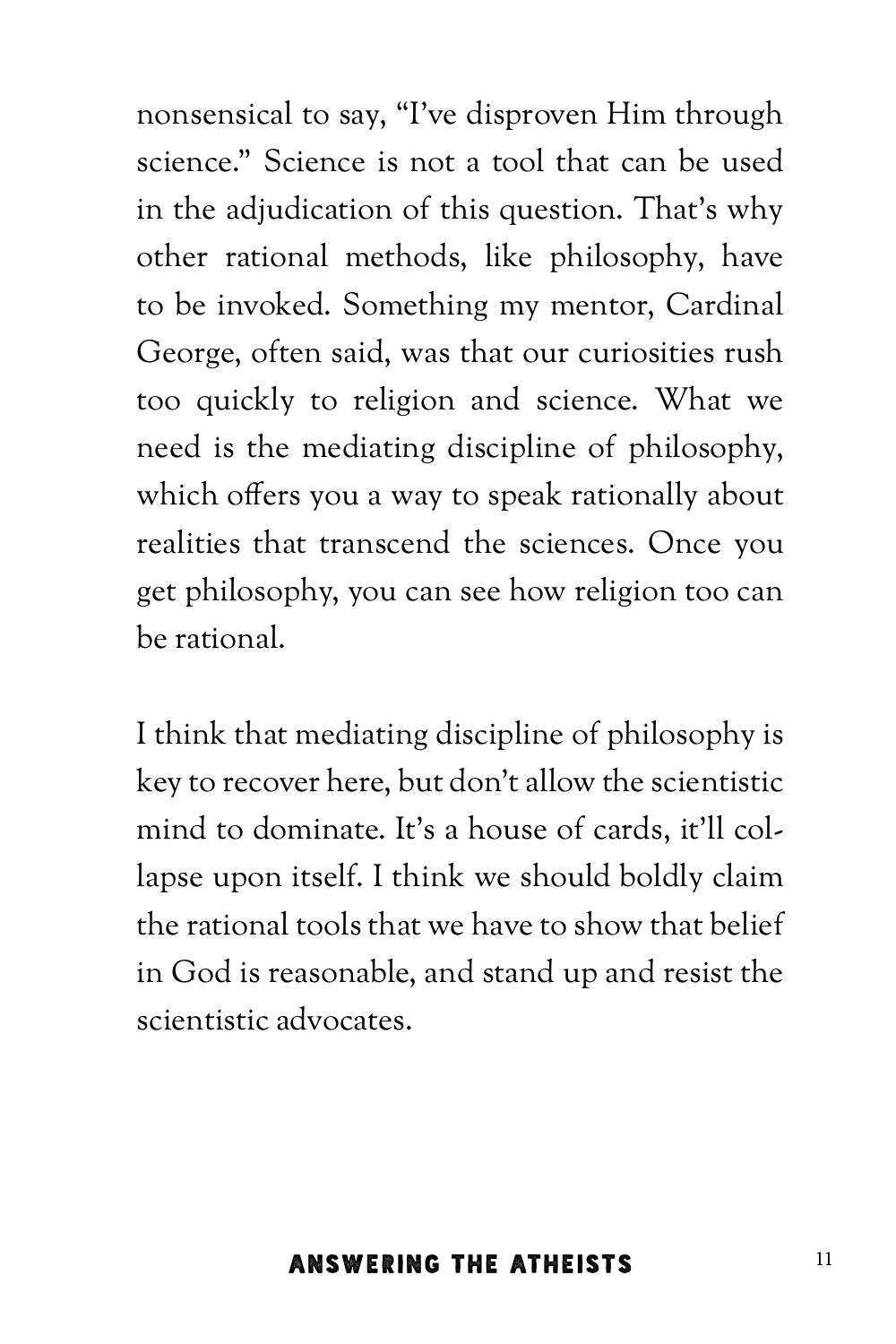**QUESTION:** Tell me if this jives with your experience, but a lot of times if I talk to an atheist or a skeptic of some sort who claims that science has disproven God or rendered Him useless or unnecessary, almost inevitably they view God as something with a scientific explanation, as a being within the world. This brings to bear a deeper question: Is God just a being, one hypothesis among many, or is He the ground of all that exists? Atheists argue, "At one time we didn't know how thunder and lightning work. We thought it was God slamming down His hammer like Thor. Now we do, so we don't need God to explain that." Or, "We didn't know how the sun and the moon and the planets all moved through the cosmos, but now we do, so we don't need God to explain that." That view of God, you would say, is a deeply misunderstood view of what we mean by God.

**BISHOP BARRON:** Yes. I would say that Thomas Aquinas anticipated Occam by a century, and formulated a version of Occam's razor, which is the view that all things being equal, the simpler explanation should be preferred. When Thomas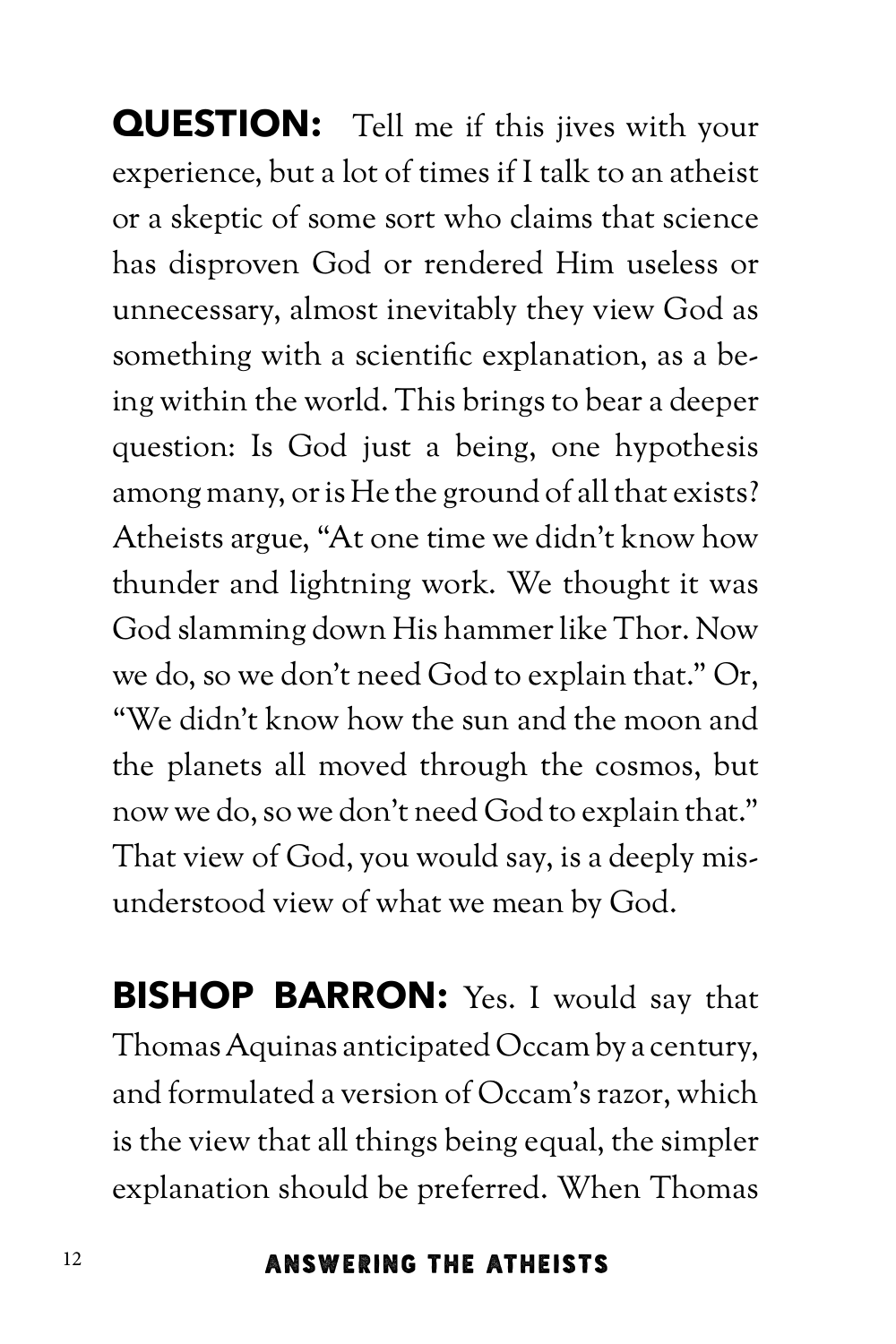is articulating an objection to God's existence, he uses that. He explains that if all things can be explained through an appeal to natural causality then we don't need God. That objection to God's existence is as old as Thomas Aquinas, certainly. What is the answer to this objection? The answer is when you're looking for God, you're right, you're not looking for one contingent cause among many. You're not looking for something you don't understand now but eventually could, as in the cause of thunder.

When you're looking for God, you're looking for the ultimate cause of the very "to be" of the universe. You're not looking for one more (however big it is) contingent cause. What you're looking for is the answer to the question, "Why is there something rather than nothing?" That is not a scientific question. That's a philosophical question, or theological one. Again, it's being lured into the trap of scientism to say natural causes explain everything. They can't explain why there's something rather than nothing, why the very "to be"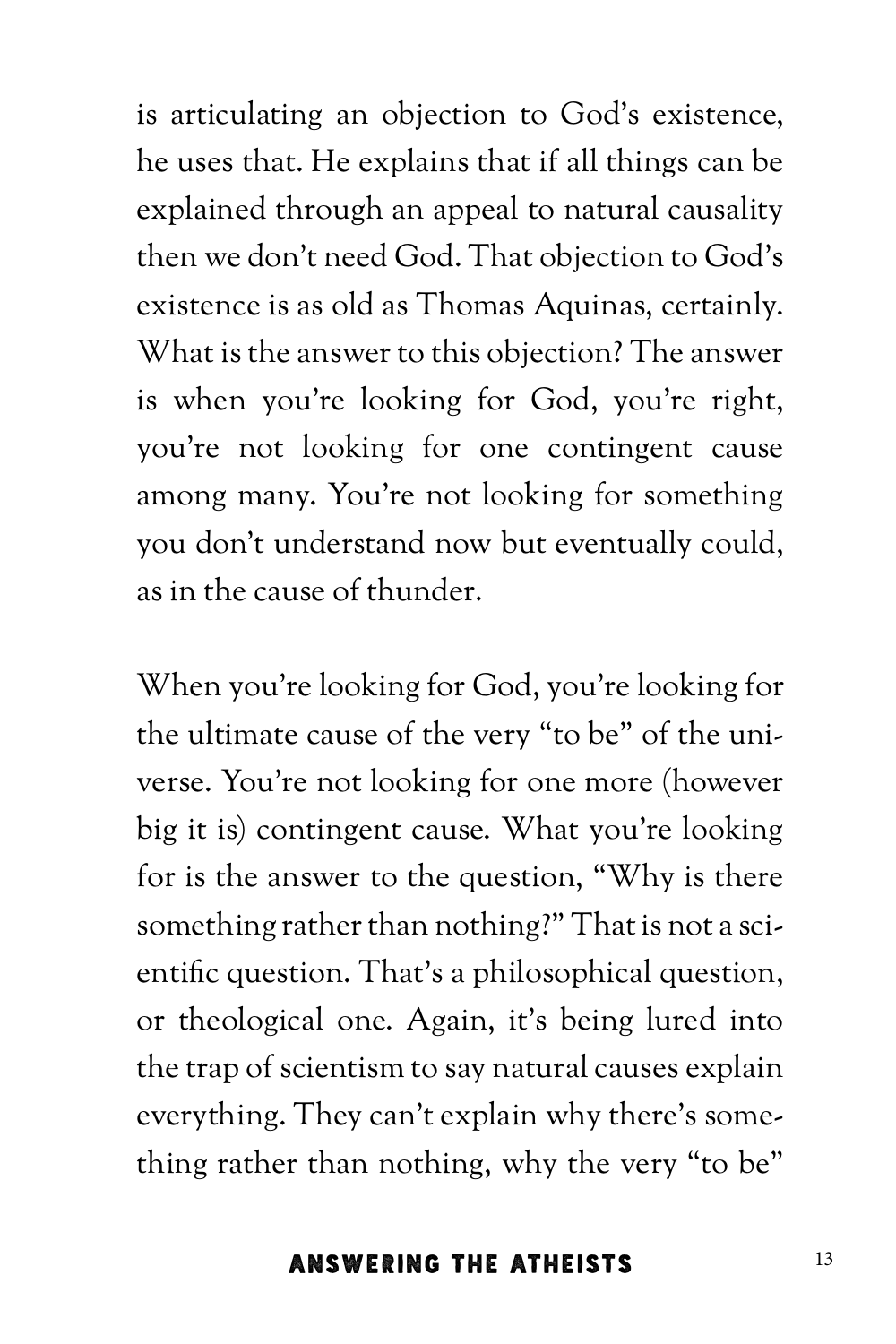of the universe is. This is the problem when you collapse all of the rational forms into one rational form, namely the scientific.

**QUESTION:** You mentioned that one of the arguments that Thomas saw posed against God is the argument from Parsimony, that we don't need God to explain some of these things, therefore God doesn't exist. The other argument that he thought was a strong one, but also ultimately answerable, was the age-old problem of evil. I want to spend a little more time on that one, because I think for many atheists on the ground, this is really the most personal, heartfelt reason why they could never believe or follow God. What is the problem of evil, and how would you at least begin to flesh out an answer?

**BISHOP BARRON:** I think you're right. It is I think the most compelling argument against God, although as I'll try to clarify, it's more emotionally compelling than intellectually compelling. Thomas Aquinas put it this way, again in these beautifully understated arguments he articulated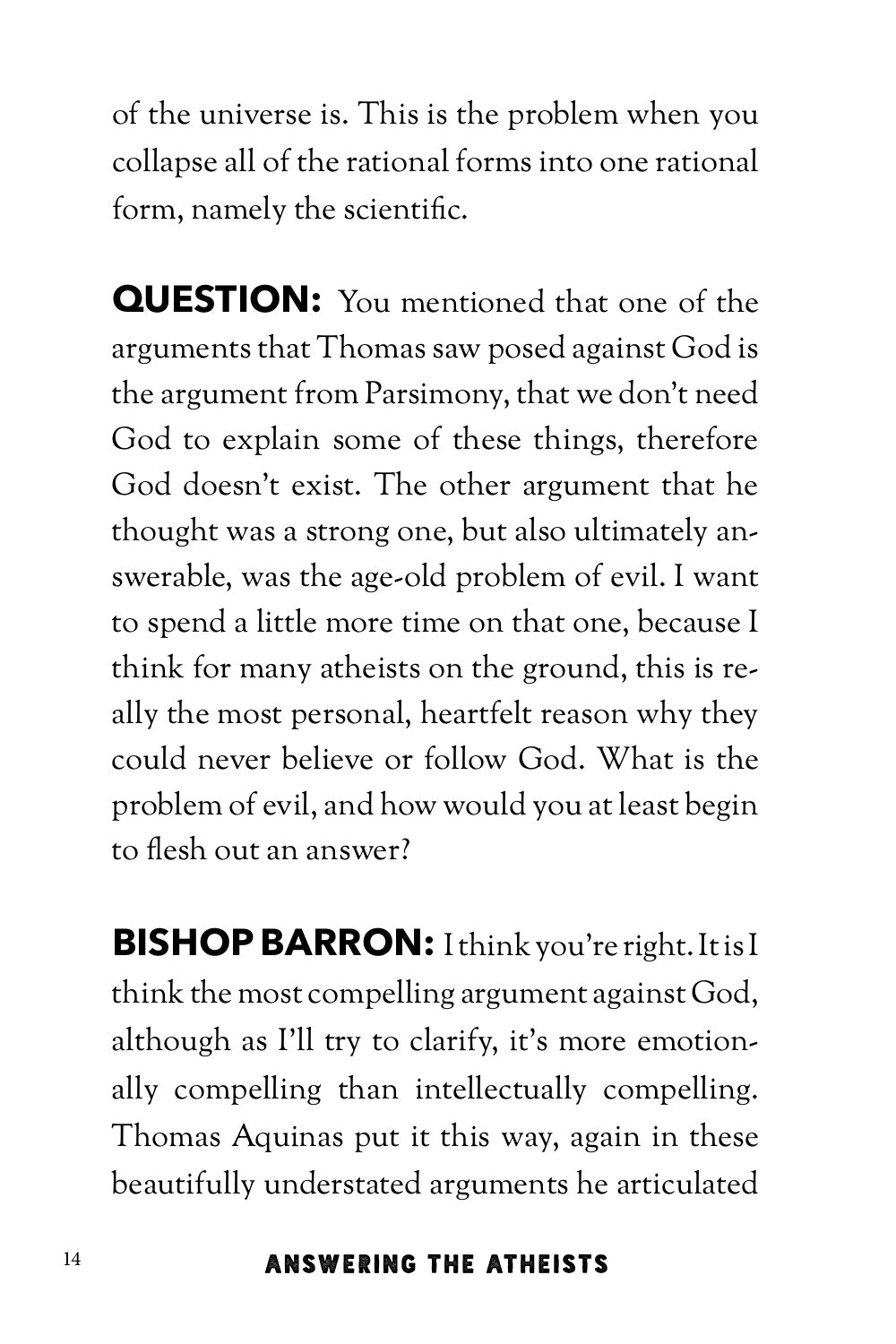against God. He said, "If one of two contraries be infinite, the other would be altogether destroyed." He said if there were infinite heat, there'd be no cold. God is described as the infinitely good, so if He exists, how could there possibly be evil? Now, that's a pithy formulation of the argument from evil that Thomas makes himself answer. How do you respond to a seemingly air-tight objection?

Well, I'll give you Thomas' response, and he was drawing on something much earlier than himself, namely the reflections of Augustine, where Augustine said, "God is so powerful that He can permit evil so as to bring about a greater good." A first clarification is that evil is not something. Augustine saw this. Evil is a privation of the good. Think of a cavity in your tooth that's bugging you. It's a lack of a good that ought to be there. Think of a cancer that's compromising your system. It's a lack of what ought to be there. Think of blindness. It's a lack of vision that ought to be there. It's not like dark side of the force/light side of the force, where you have two powerful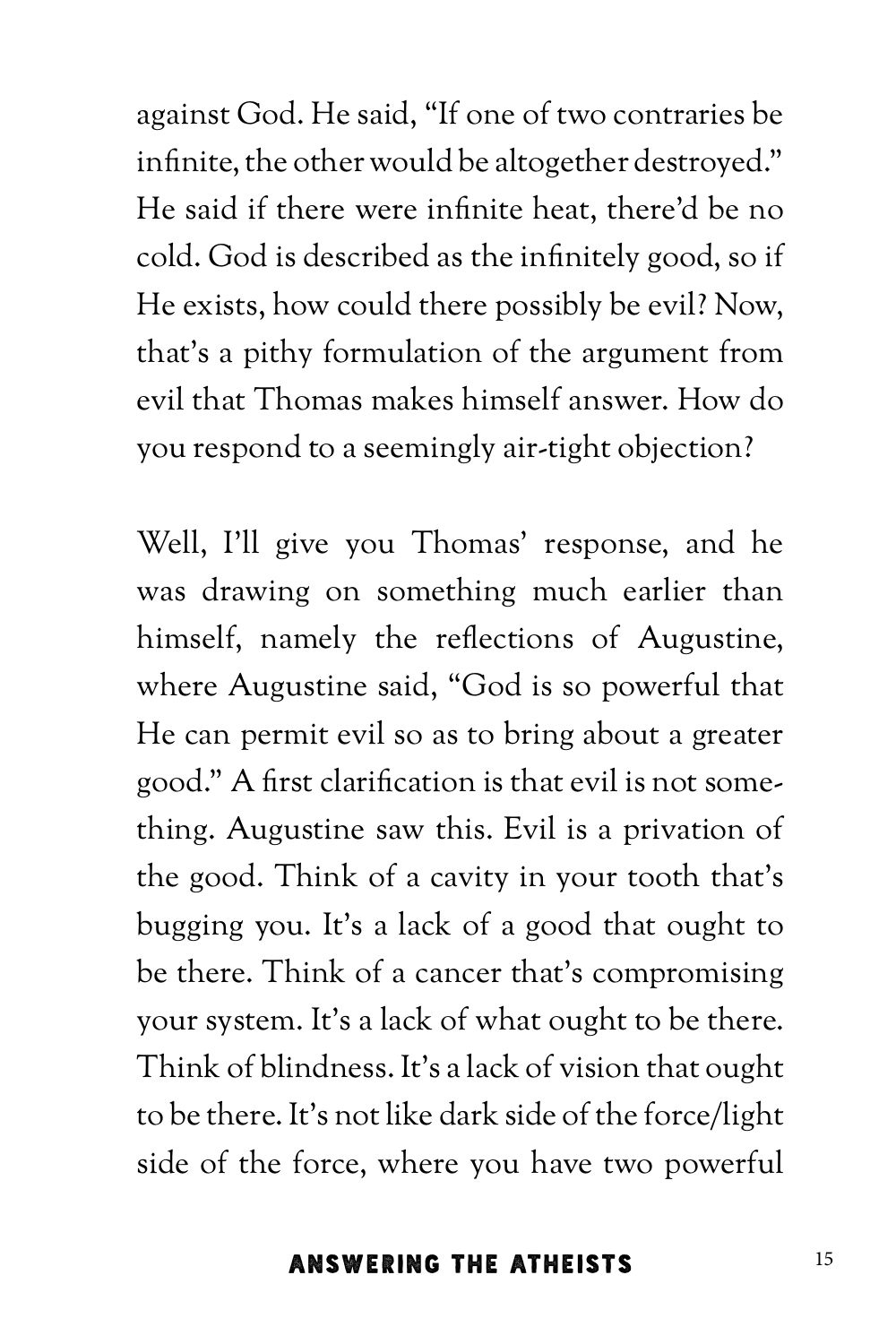things fighting each other. Evil's not a thing, it's an absence.

First of all, there's no power (and certainly not God) who produces or creates evil. You can't create it or produce it. It's permitted by God. Permitted. Now, why? Go back to Augustine. So as to bring out of that a greater good. We can give loads of examples of this. Certain goods that would not exist, were there not certain evils. Thomas' own example, which I've always loved, is there's no life in the lion without the destruction of the antelope. The lion, in all of its glory and beauty, wouldn't exist unless the antelope were devoured by the lion. God permitting evil so as to bring about a good that wouldn't otherwise be there.

His other example is there's no virtue of the martyr without the tyranny of his tormentor. Think of it. Even though it might seem weird, but no Hitler, no Edith Stein. No Hitler, no Maximilian Kolbe. No Hitler, broaden it out, think of all of the innumerable acts of nobility and courage and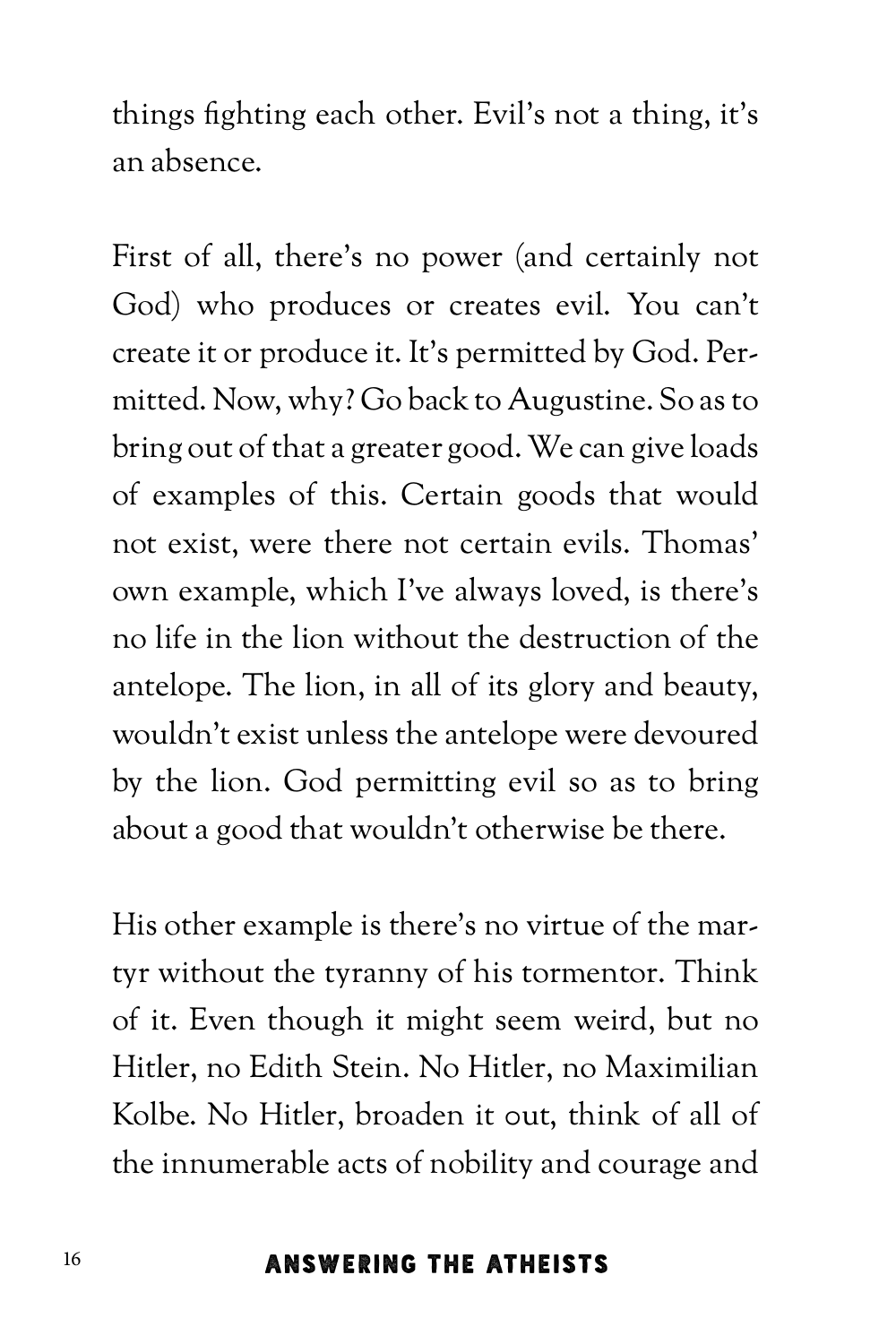kindness and so on that happened during World War II, precisely because of the suffering. That's the principle.

Now, I totally get, I can feel people hearing me, reacting. I totally get the emotional reaction to it. I don't mean that in a condescending way at all. I mean, I experience it. When something goes bad in my life, "God, how could You do this? How could You allow this to happen? Why are You doing this to me?" I get the emotional power of it, but go back now, having articulated this principle, go back to the intellectual side. God, by definition, has an infinite mind, and God is presiding over all of space and all of time. Think about that. All of space, all of time. What do we see of space and time but this tiny, tiny, tiny fragment? Can you see how it's a little off-kilter? For us therefore to say, "This makes no sense, there's no redeeming value to this," how in the world could you know? By definition, a finite mind cannot take in the workings of an infinite mind. That's why I say from a purely intellectual standpoint, the objection fades away.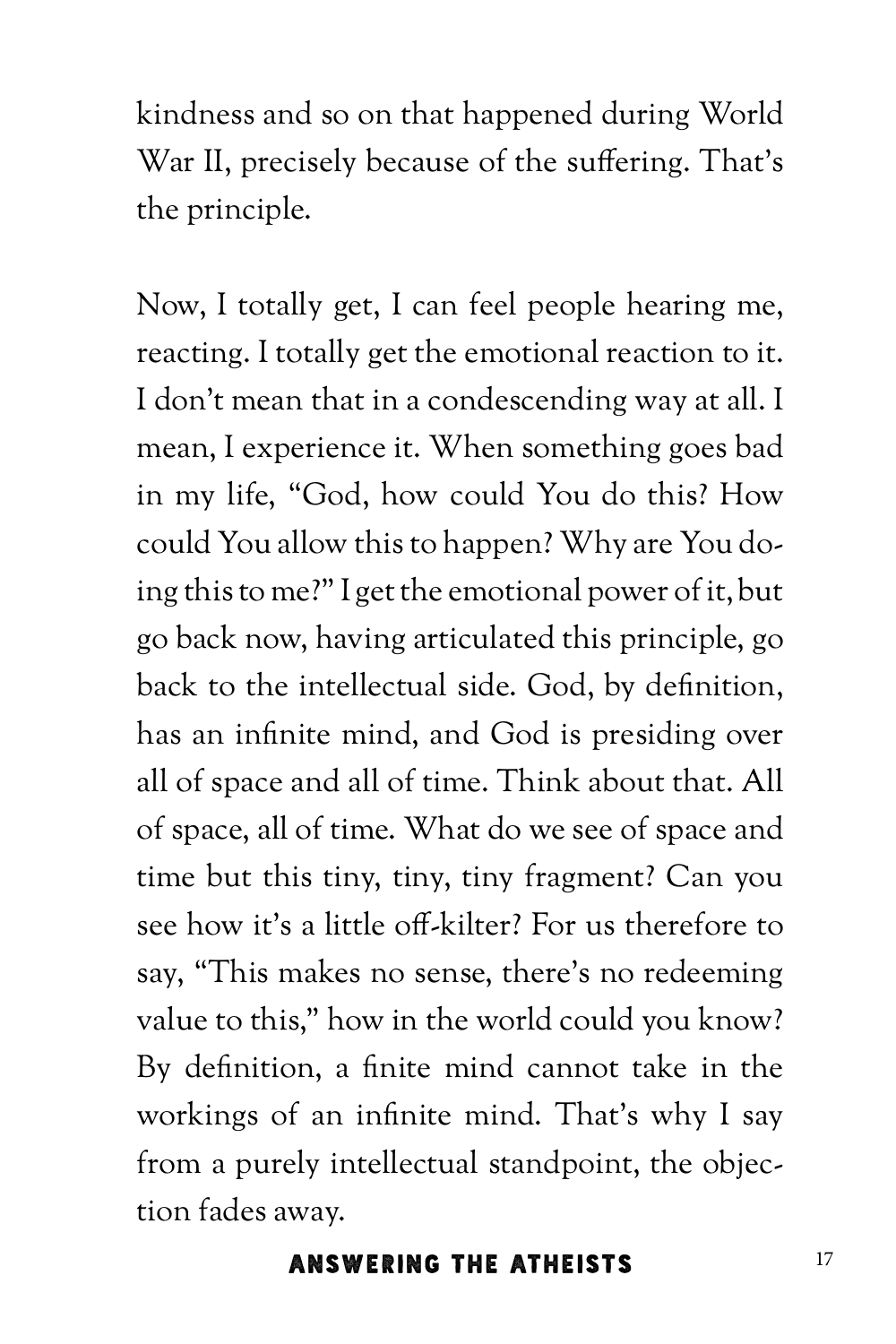It's like a little child, three-year-old child, who couldn't possibly understand what his parents are about and who is facing some suffering they have imposed upon him, and wondering, "How in the world could they be doing this?" Well, think of that difference, and now multiply it to the nth degree. The difference between our finite minds and God's infinite mind, which is worrying about all of space and all of time. Of course things seem anomalous to us, of course they do; but it would be arrogant in the extreme for us to say, "Because I don't get it, there's no meaning." That's like a beginning math student in sixth grade looking at Einstein's most elaborate formulas and saying, "This is a bunch of nonsense. They're just silly symbols on the page." Well, a fortiori, raised to the nth degree, that's us in relation to God.

Those are some points I would use in responding to this extremely powerful objection, at least from the experiential standpoint.

**QUESTION:** You came out with a study program called *The Mystery of God: Who God is and*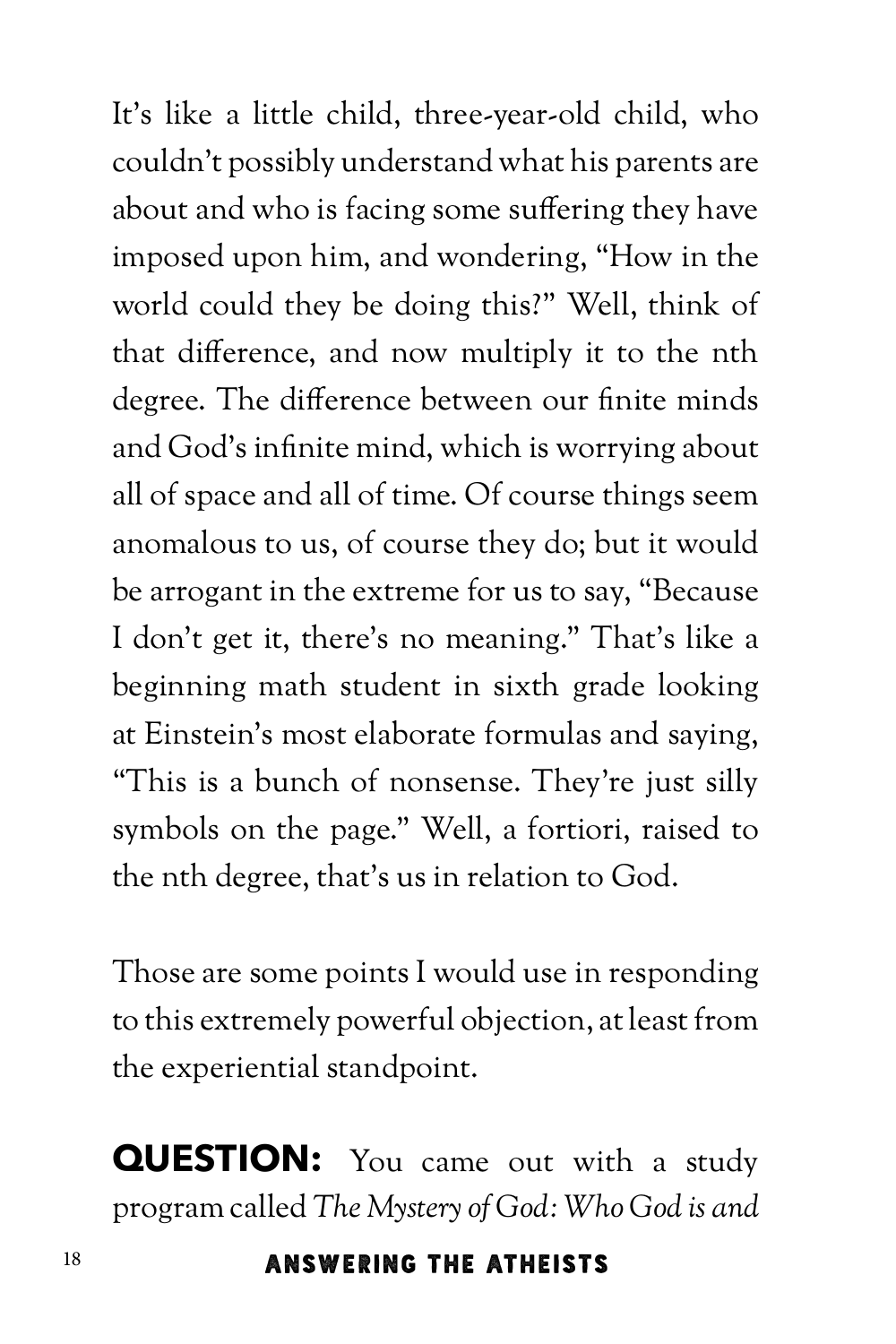*Why He Matters.* It contains a whole collection of resources, but the main component is this six-part video course where you look at many of the questions we've discussed here in much more depth. Can you tell us a little bit about why you created that program, and tell us a little bit about what's in it?

**BISHOP BARRON:** I think I did it because I was getting so annoyed at the new atheists, and especially at the impact they were having on young people. So many people have come to me and said that after college or even high school they learned these really compelling arguments against God. Then you see the new atheists, who are very skillful evangelists at propagating their message, and they're using all the new media, etc. I just feel the church has got to be in that arena, and it's got to be there as an opposing voice. That's why I did it. I wanted to present something that was not like reading a 500-page philosophical study, but was substantive enough to give everybody, maybe especially high school kids, college kids, some way of answering these objections.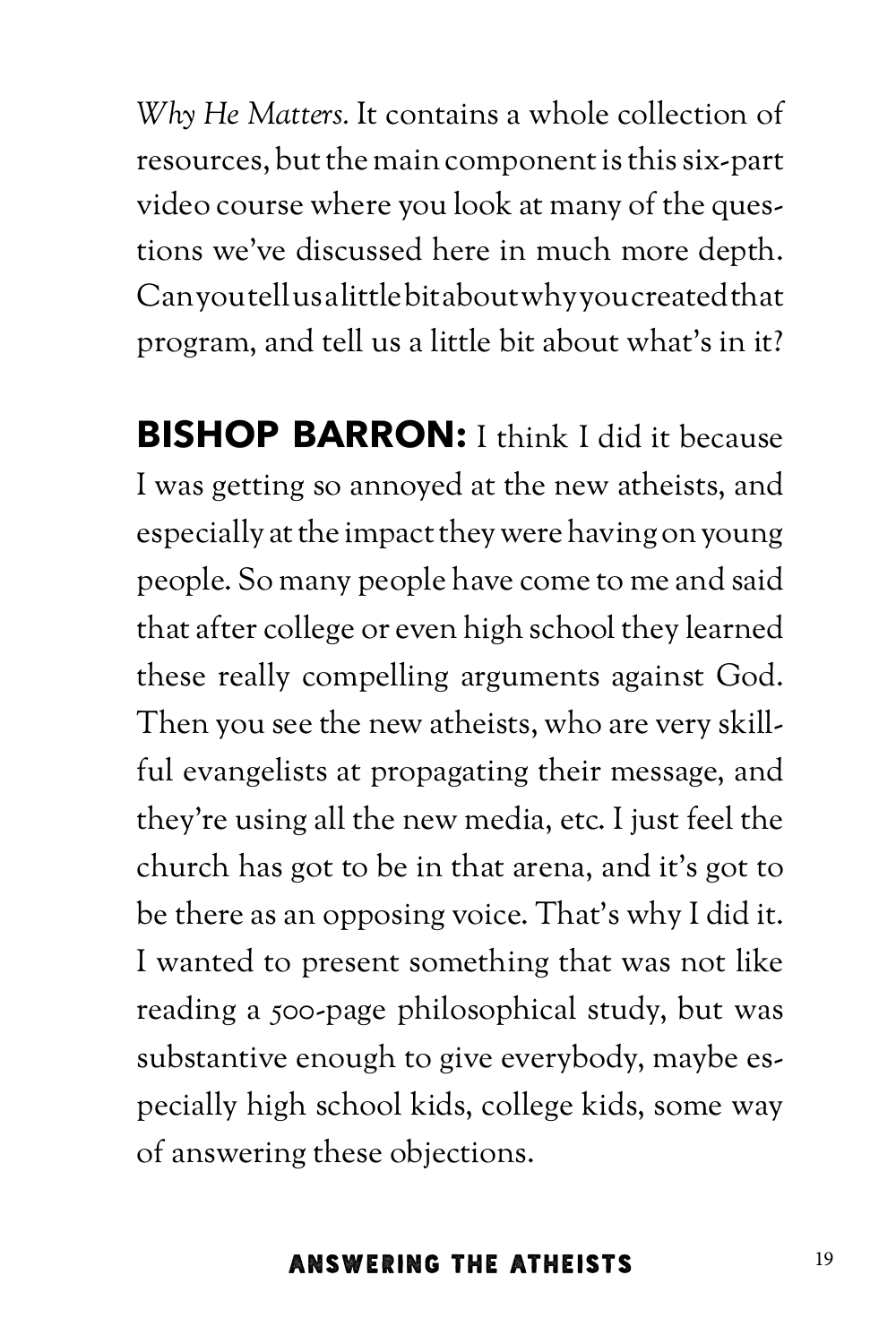What's in it is really a capsulization of my Doctrine of God class that I taught for 20 years at Mundelein Seminary. I had a ten-week course in God, and I thought, "Let's try to bring that down to a more digestible level, without flattening it out, without dumbing it down." That was the instigation for it, and that's more or less the content. We talk about all the issues you've raised, among others. I really hope young people can use it.

**QUESTION:** You can learn more about that at MysteryOfGod.com, and especially if you have a young adult child, maybe who's going off to college, this would be a great gift to give them to solidify their understanding of God and how to answer many of these atheist objections. In addition to the video course, there's a study guide written by Trent Horn, who is an apologist at Catholic Answers. There's also a pocket guide to answering atheists, which contains a condensed version of several of these points. Find that at MysteryOfGod.com.

In addition to the Mystery of God supplements, Trent Horn also has his own good book called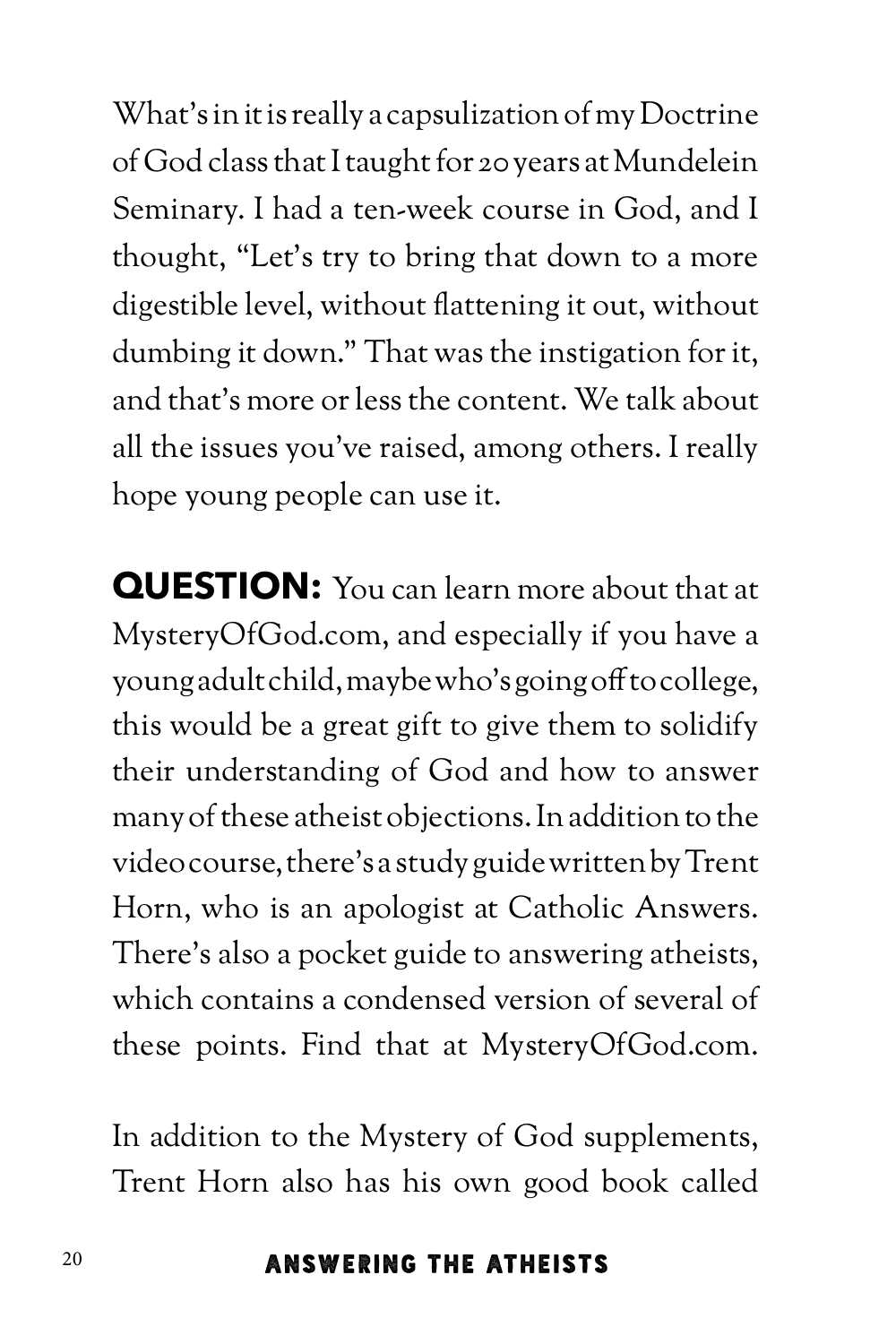*Answering Atheism.* What would you recommend for some other resources to either understand atheism better, or to be able to respond to it?

**BISHOP BARRON:** At a higher level, if you want to go high octane, get David Bentley Hart's book. His book is very fine, and it revolves around the point we've been making a lot today, that it's a misunderstanding of God that gives rise to a lot of these objections. A little further back in the 20th century, get Henri de Lubacs T*he Drama of Atheist Humanism.* I think it's very helpful at understanding how this fits into the more contemporary conversation. Then I'd go back to the classics. Go back to Aquinas, and read the first 13 questions of the *Summa Theologica* if you want graduate school, high octane reflection.

**QUESTION:** Bishop Barron is probably too coy to recommend it himself, but his own book on Aquinas covers Thomas Aquinas' arguments for God and gives a more digestible approach to them than just reading Aquinas straight through.